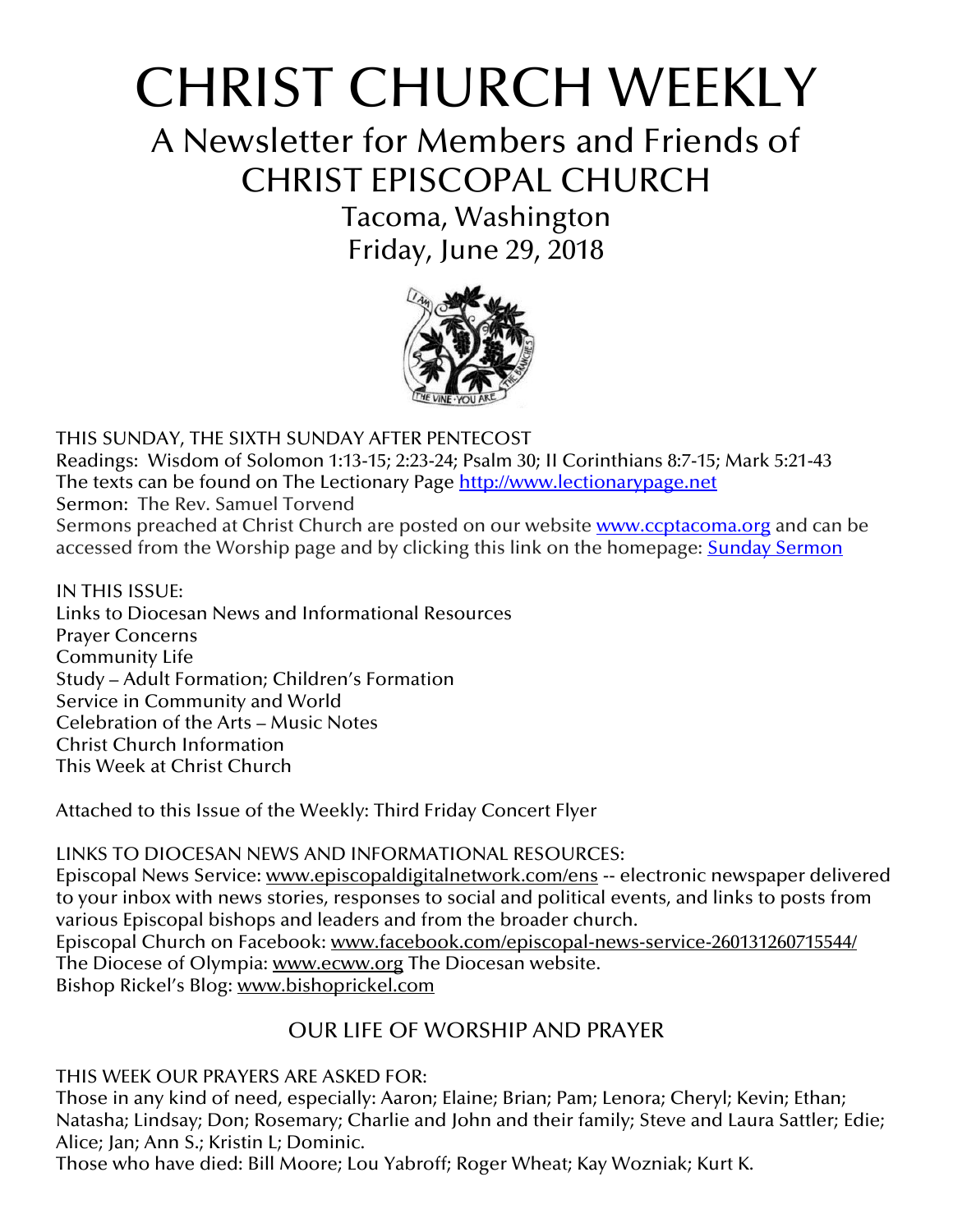For all in need: refugees and migrants, especially separated families. For an end to violence between Israelis and Palestinians. For all working to resist bigotry, racism and violence. For all serving in the military. For all affected by gun violence, for effective gun control and for safety in our schools, public places and homes. For all affected by wildfires.

Diocesan Prayer Cycle: Huston Camp & Conference Center; St. Andrew's House Anglican Prayer Cycle: The Church of North India (United): The Most Revd Dr. Prem Chand Singh, Moderator of CNI and Bishop of Jabalpur.

To request prayers in the Prayers of the Assembly, e-mai[l shannon@ccptacoma.org.](mailto:shannon@ccptacoma.org) If you are submitting a name other than your own, please ask permission from that person first. You must send the full name of the person in order for us to manage the prayer list, but first names only will be in the list of those in need. Last names will be included in the list of those who have died. Names stay on the list for one month unless renewed with Shannon.

## OUR LIFE IN COMMUNITY

MOTHER CAMPBELL ON VACATION – until Wednesday, July 11. For immediate pastoral needs, please contact the office during office hours; after office hours, please call the pastoral care phone at 253-279-0189.

MINISTRY OF THE WEEK – LECTORS (READERS) – We give thanks this week for the ministry of those who give voice to the Word of God in the assembly. Lectors study and pray with their assigned scriptural text during the week prior to the Sunday they read. They bring to their ministry a familiarity with the Hebrew and Christian Scriptures and the ability to proclaim various kinds of texts with understanding and clarity. New lectors receive training in the use of the sound system in our challenging acoustical environment before they are added to the rotation of readers. Interested in learning more? Contact coordinator Steve Kieta at **skietastuff@gmail.com** 

## OUR LIFE OF FORMATION AND STUDY

#### ADULT FORMATION

FOUNDATIONS COURSES, THE EXPLORE CLASS, AND SUNDAY ADULT FORUMS are on summer break, resuming in the fall.

MONDAY BIBLE STUDY – 7:00 p.m., Library. The group is studying the Epistle to the Philippians, and admiring St. Paul's words, his pleas to the people of Philippi to be true to the faith. Come join us for good conversations and fellowship!

THE MONTHLY READING GROUP – 6:30 p.m., Sunday, July 1 will meet at the home of Doug Dahlgren and Milana McLead to discuss the first half of *Sapiens: A Brief History* by Yuval Noah Harari. Everyone interested is welcome to attend. Questions? Contact Don Johnson at 253-566- 8747 [weddjohnson@msn.com.](mailto:weddjohnson@msn.com)

THE RACIAL JUSTICE READING GROUP – is on summer break, resuming in the fall.

#### CHILDREN'S FORMATION

SUNDAY SCHOOL is on summer recess and resumes on Gathering Sunday, September 16.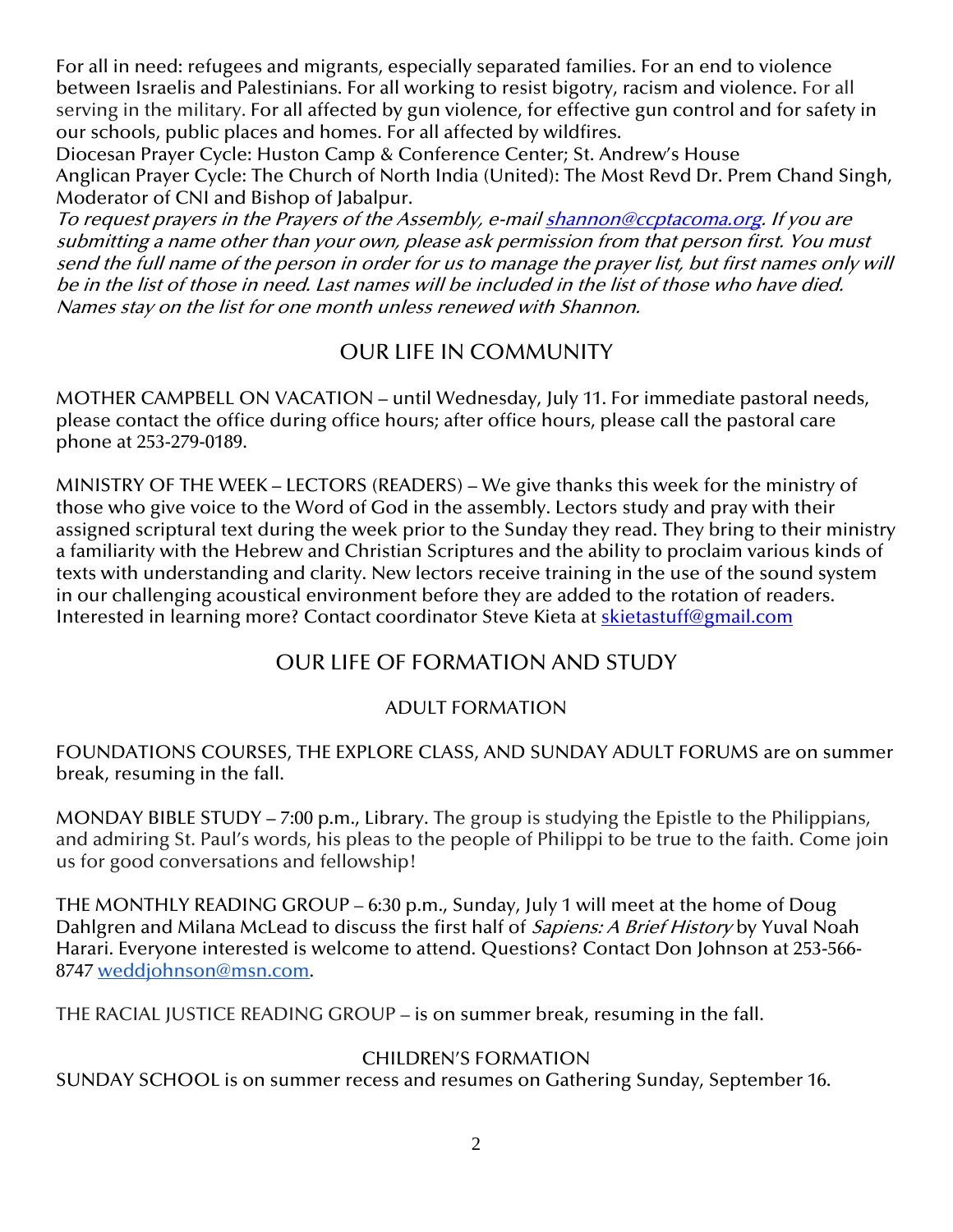## OUR LIFE OF SERVICE AND ADVOCACY IN COMMUNITY AND WORLD

TACOMA LGBTQ PRIDE FESTIVAL 2018 - Saturday July 14, 12:00 noon to 5:00 p.m., in the 800 block of Pacific Avenue in downtown Tacoma.This is the fifth year Christ Church has had a booth at the festival, now three other Pierce County Episcopal churches have joined our efforts there. If you would like to help with hospitality at the booth or have any questions, please contact Jim Limerick at **445** irl@gmail.com. This is a great opportunity to witness to the Episcopal Church's affirming welcome to all persons.

SOCIAL JUSTICE ADVOCACY OPPORTUNITIES – Check out the display on the Wells Hall stage during coffee hour. Find information about rallies to attend, issues to write your Congress-people about, meaningful movies to attend, and more.

A pressing issue today is the separation of children from their parents at our southern border. In the words of Presiding Bishop Michael Curry, "It is because we are followers of Jesus, because we follow the way of love, that we must be passionately committed to helping refugees."

Pick up a "Help Keep Families Together" handout, which lists seven organizations actively involved in protecting/defending/advocating for children, women, and families.

Faith Action Network's Spring Summit held group discussions on gun safety, affordable housing & homelessness, health care, the Poor People's Campaign, environmental justice, criminal justice, human trafficking, immigration & refugee policy, and economic justice. If interested in the notes from these discussions, ask Fran Blair for a copy.

FOOD BANK FOCUS FOR JULY - Christ Church offers year-round support to the Nourish Food Bank. In addition to each month's focus, cans and boxes of all kinds of food are always welcome, including food for pets. Leave your gift in the baskets in the church entryway. Donations are not immediately delivered due to the food bank's limited days and hours of operation, so they MUST BE NON-PERISHABLE and in NEVER OPENED boxes or cans. July Focus: Spaghetti, mac & cheese, boxed pre-made pasta meals.

## OUR LIFE CELEBRATING THE ARTS

Music Notes

THE CHRIST CHURCH CHOIR IS ON SUMMER BREAK - New singers will be warmly welcomed into the choir in the fall. Rehearsals begin Thursday, September 13 at 7:30 p.m., and we sing again on September 16. Anyone considering joining is invited to have a conversation with the directors for more information about the nature of this commitment. Email: [Music@CCPTacoma.org.](mailto:Music@CCPTacoma.org)

#### CALLING ALL SINGERS

At the end of the summer, we will enjoy two Sundays with special choir participation at the 10:30 a.m. service, open to all who can carry a tune and attend one rehearsal. Schedule:

Sunday August 26, Men's Choir, with rehearsal on Thursday Aug. 23, 7:30-9 p.m.

Sunday September 9, Women's Choir, with rehearsal on Thursday Sept. 6, 7:30-9 p.m.

Save these dates and be bold! This is a fun way to have a rich choral experience, gain some new skills with no long-term commitment, and enrich our worship life. Contact our music directors if